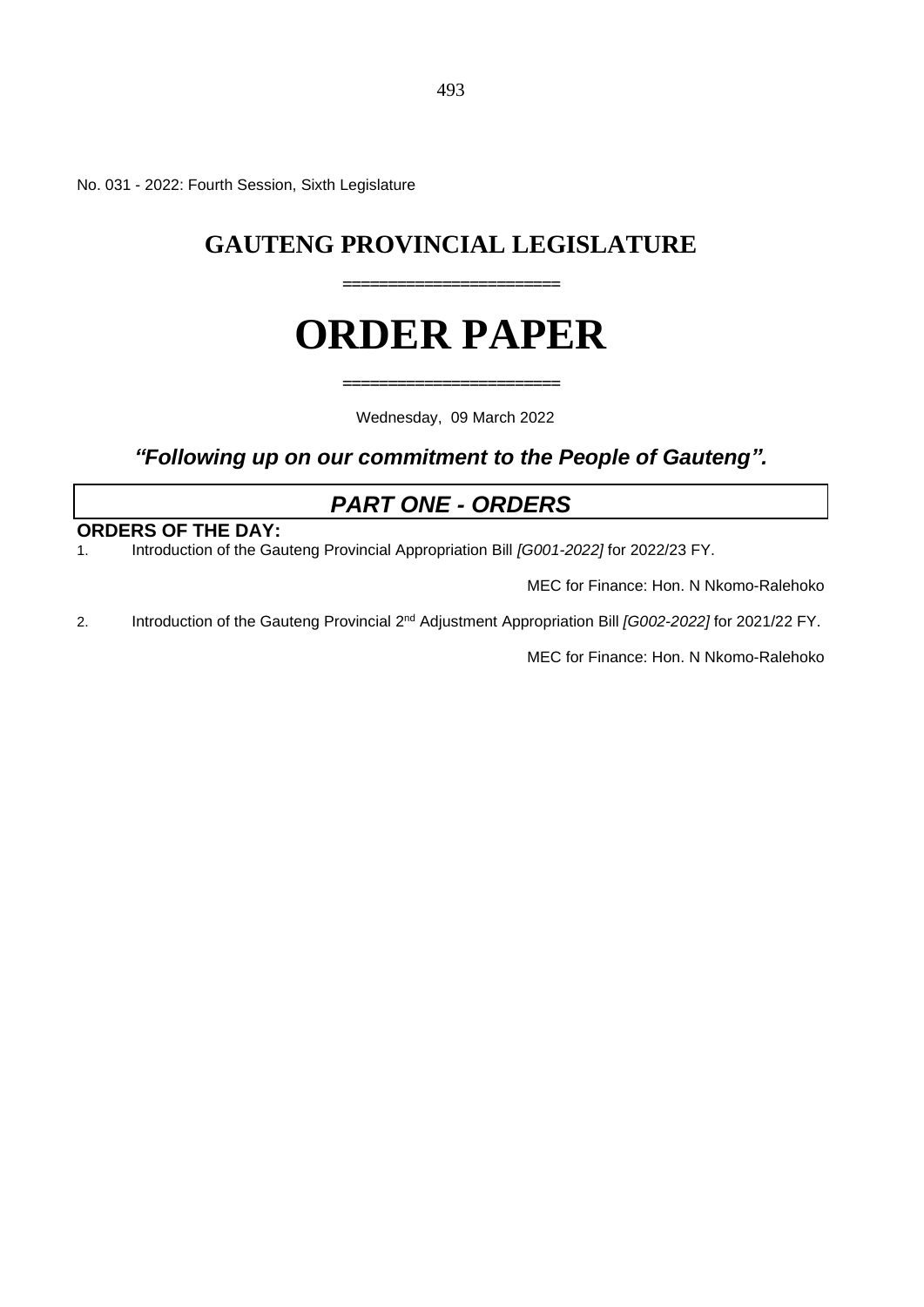### **ORDERS:**

1. Standing Committee for the Scrutiny of Subordinate Legislation's Fourth Quarterly Performance Report for the 2020/2021 financial year. *[Announcements, Tabling and Committee Reports No. …, Page No. …, Item 1]*

Chairperson: Hon. D K Adams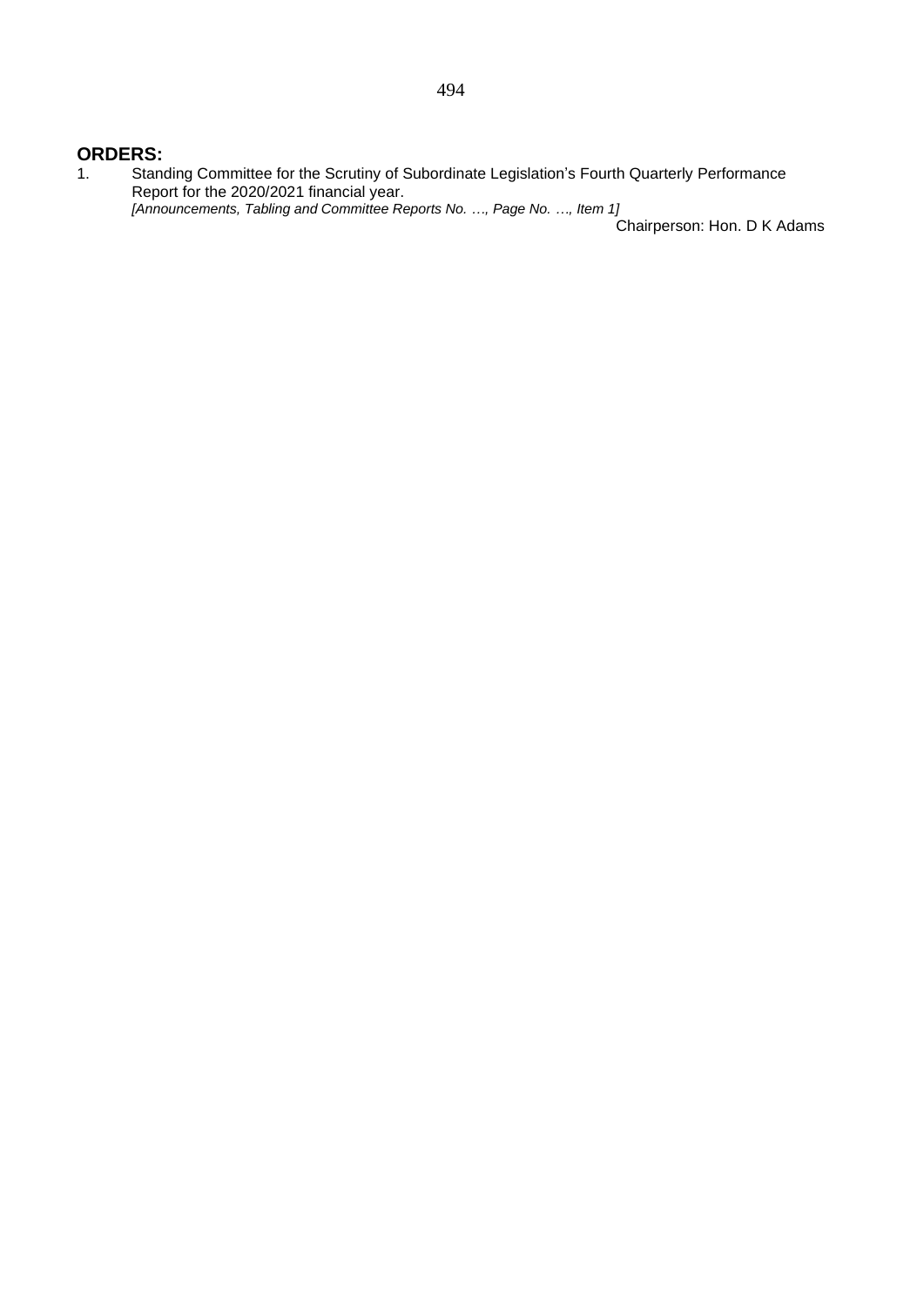## *NCOP BILLS & PAPERS*

### **MATTERS FOR PRIORITISATION BY PROGRAMMING COMMITTEE** [i.t.o. Rule 235(1)] none

**REFERRED TO COMMITTEES** [i.t.o. Rule 232(1)] *ECONOMIC DEVELOPMENT, ENVIRONMENT, AGRICULTURE AND RURAL*

## *DEVELOPMENT:*

none

### *CO-OPERATIVE GOVERNANCE, TRADITIONAL AFFAIRS AND HUMAN SETTLEMENTS:*

1. Local Government: Municipal Systems Amendment Bill *[B2D-2019]*

### *FINANCE:*

none

#### *HEALTH:*

none

#### *OVERSIGHT COMMITTEE ON THE PREMIER'S OFFICE & THE LEGISLATURE:* none

### *ROADS AND TRANSPORT:*

none

### *SOCIAL DEVELOPMENT:*

none

## *SPORT, RECREATION, ARTS AND CULTURE:*

none

#### **SECTION 74/76 BILLS NOT FINALISED BY NATIONAL PARLIAMENT** none

### **RETURNED FOR PROVINCIAL VOTE**

none

## *PROVINCIAL BILLS*

## **BILLS APPROVED BY THE EXECUTIVE COUNCIL**

none

## **MEMBER'S BILLS AWAITING PUBLICATION**

none

## **BILLS PUBLISHED BEFORE INTRODUCTION**

1. Gauteng Provincial Laws General Amendment Bill *[G007-2020]*

## **BILLS INTRODUCED IN THE HOUSE**

- 1. Gauteng Community Safety Oversight Bill *[G003-2020]*
- 2. Gauteng Township Economic Development Bill *[G003-2021]*
- 3. Gauteng Provincial Adjustments Appropriation Bill *[G004-2021]*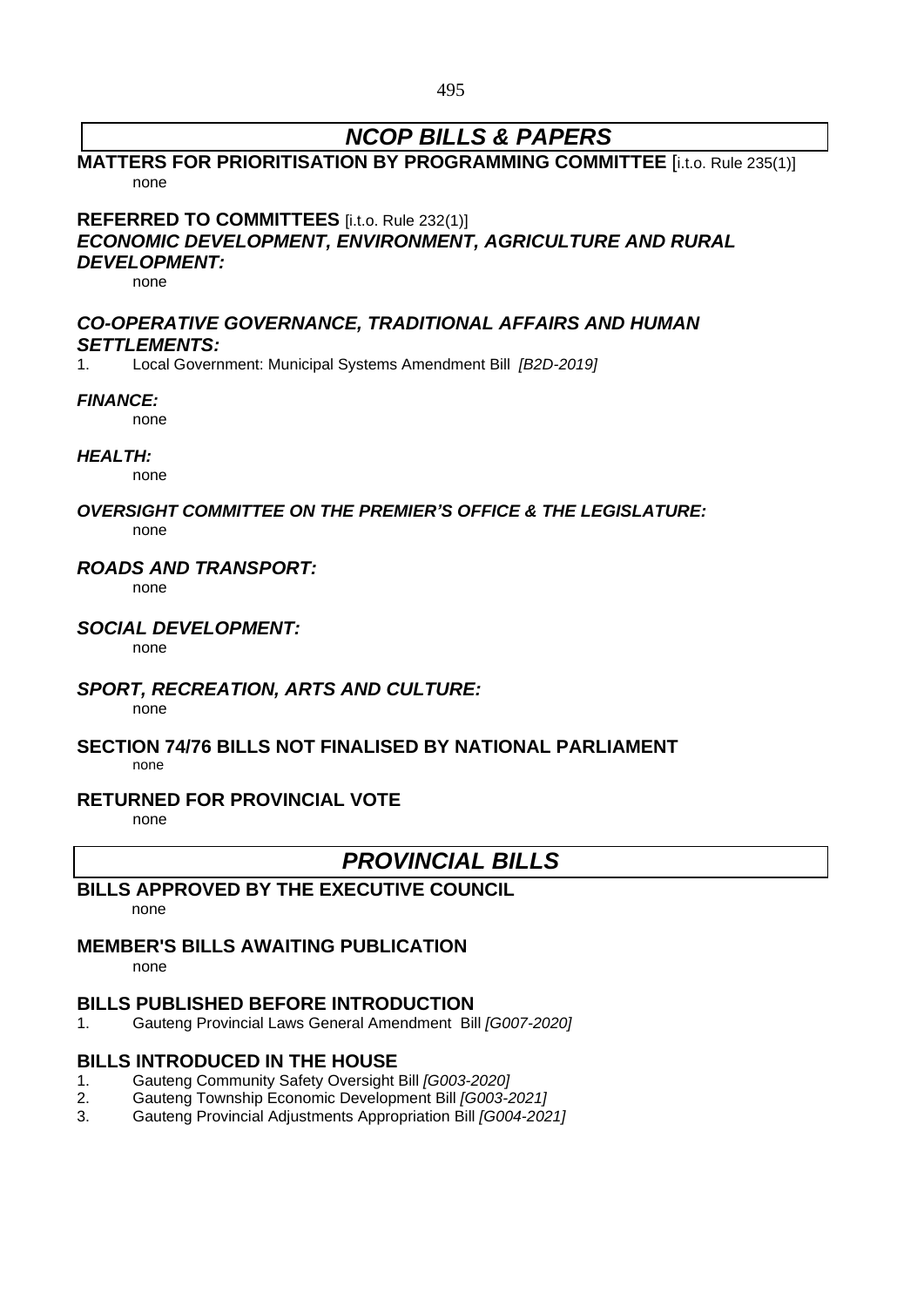## *PROVINCIAL BILLS (Cont.)*

## **BILLS REFERRED TO COMMITTEES**

*COMMUNITY SAFETY:*

none

#### *ECONOMIC DEVELOPMENT, ENVIRONMENT, AGRICULTURE AND RURAL DEVELOPMENT:*

1. Gauteng Township Economic Development Bill *[G003-2021]*

#### *EDUCATION:*

none

#### *FINANCE*

1. Gauteng Provincial Adjustments Appropriation Bill *[G004-2021]*

#### *HEALTH:*

none

#### *INFRASTRUCTURE DEVELOPMENT:*

none

#### *COOPERATIVE GOVERNANCE, TRADITIONAL AFFAIRS & HUMAN SETTLEMENTS:* none

#### *ROADS & TRANSPORT:*

none

#### *SOCIAL DEVELOPMENT:*

none

### *SPORT, ARTS, CULTURE & RECREATION:*

none

#### *SCRUTINY OF SUBORDINATE LEGISLATION:*

1. Gauteng Community Safety Oversight Bill *[G003-2020]*

### *PUBLIC ACCOUNTS:*

none

#### *OVERSIGHT COMMITTEE ON THE PREMIER'S OFFICE & THE LEGISLATURE:* none

## **NEGOTIATING MANDATES ON NCOP BILLS**

none

## **AMENDMENTS TO BILLS**

none

### *SUB-ORDINATE LEGISLATION*  1. Published Road Traffic Management Corporation Regulations, 2022 i.t.o Section 48(4) of the Road Traffic Management Act, 1999 (Act No. 20 of 1999) *[Announcements, Tabling and Committee Reports No. 36, Page No. 73, Item 1]* 2. Amendment to the Road Traffic Regulations, 2001 i.t.o Section 25(g) and (h) of the Gauteng Road Traffic Act, 1997 (Act No. 10 of 1997)

*[Announcements, Tabling and Committee Reports No. 59, Page No. 123, Item 1]*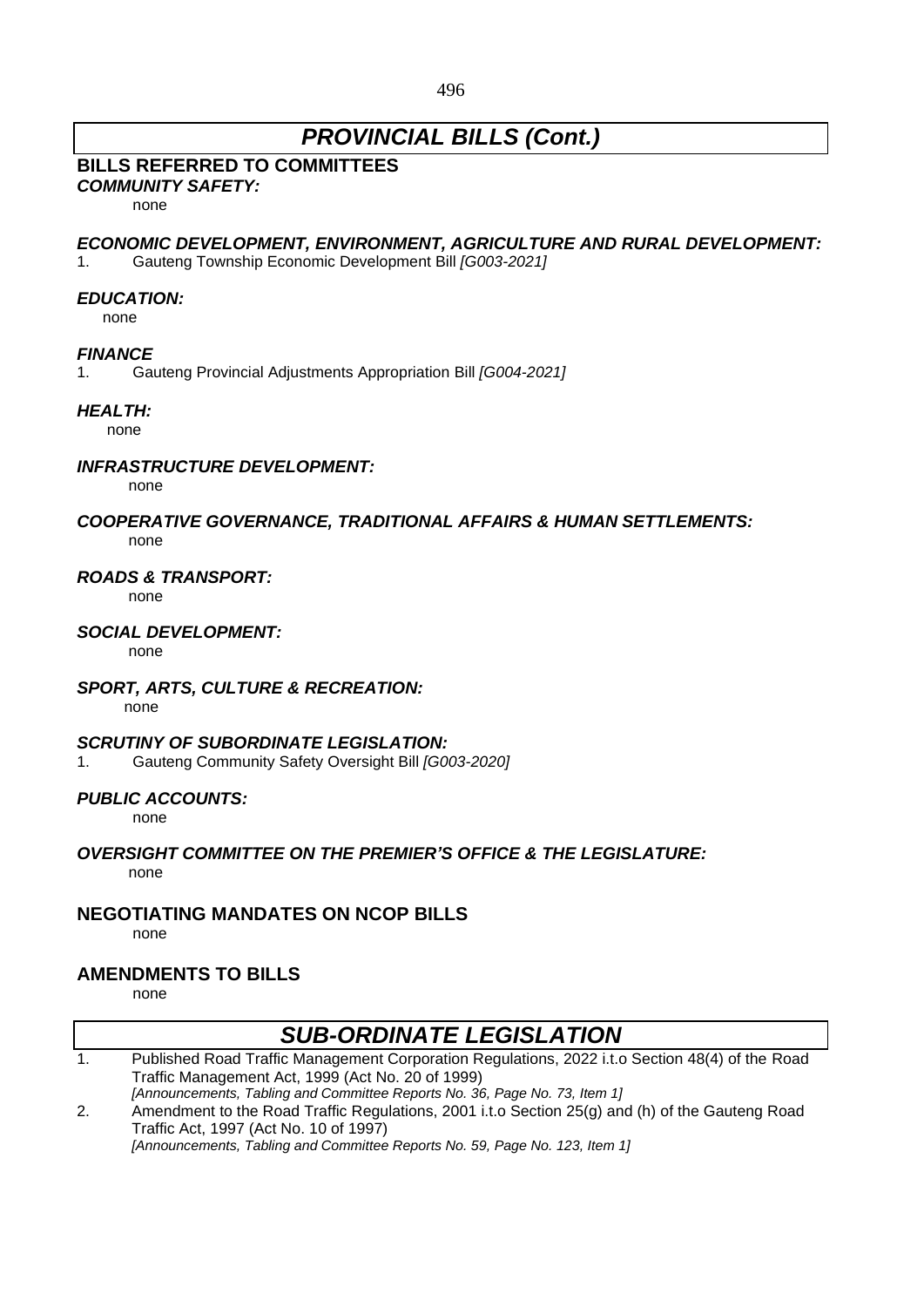497

## *PETITIONS*

- 1. Refusal to provide Services: Sedibeng PP01A/05/21 CS
- 2. Improper utilization of Heritage site: Sharpeville PP02A/05/21 SACR
- 3. Lack of Electricity: Evaton West: PP04A/05/21/LO
- 4. Provision of Service and Relocation of Tshepiso community: PP05A/05/21/LO
- 5. Request for a replacement of asbestos roofs Rietfontein: PP06A/05/21/LO-HS
- 6. Provision of water Rietfontein: PP07A/05/21/LO-HS
- 7. Installation of Traffic Lights: Olifants and Plantation Road: PPO8A/05/21/LO-RT
- 8. Lack of a Storm water drainage System Etwatwa: PP09A/05/21/LO
- 9. Tarred Roads Etwatwa: PP10A/05/21/LO
- 10. Inadequate Services: Etwatwa Ext 34 PP11A/05/21/LO
- 11. Request for a clinic Reitspruit: PP12A/05/21/LO
- 12. Relocation of Boitumelo Residents: Sedibeng PP013A/06/21/LO-HS
- 13. Request for Housing Development Project: Loftus Tshwane PP14A/06/21/LO-HS
- 14. Building of a Police station: Boiphelong PP15A/06/21/CS
- 15. Request for Intervention: Orange Farm PP18A/06/21/LO
- 16. Request for assistance: Erf 577 and 587 North Evaton PP20A/06/21/LO
- 17. Request for Land: Funding and Training: TRFC PP16A/06/21/ARD-EC
- 18. Installation of Smart Meters Powerville Park PP21A/06/21/LO
- 19. Request for a Lease agreement: Xola Sizwe Youth Development Organisation PP22A/06/21/LO
- 20. Proclamation of Land: Evaton West PP23A/06/21/LO
- 21. Outstanding Payment: Sterkfontein cemetery Ablution Blocks and Septic Tank:PP24A/06/21/LO West Rand
- 22. Interruption of water supply: Evaton North PP25A/06/21/LO
- 23. Proclamation of Land: Chris Hani PP26A/06/21/LO
- 24. Noise Nuisance: Cullinan PP27BA/06/21/EC
- 25. Missing Person: Tshwane PP28A/06/21/CS
- 26. Request for Employment: Department of Health PP29A/06/21/HE-LO
- 27. Request for Clinic: Ward 11 Tshepiso PP30A/06/21/LO HE
- 28. Allocation of RDP House: PP31A/06/21/LO-HS Ekurhuleni

## *REPORTS REFERRED TO COMMITTEES*

### *COMMUNITY SAFETY:*

- 1*.* Department of Community Safety Strategic Plan for the 2020-2025 financial years. *[Announcements, Tablings and Committee Reports No. 62, Page No. 129]*
- 2*.* Department of Community Safety Annual Performance Plan for the 2021-2022 financial year. *[Announcements, Tablings and Committee Reports No. 62, Page No.133]*
- 3. Department of Community Safety Revised Annual Performance Plan for the 2021-2022 financial year. *[Announcements, Tablings and Committee Reports No. 299, Page No.605]*
- 4. Department of Community Safety Third Quarterly Performance Report for the 2021-2022 financial year. *[Announcements, Tablings and Committee Reports No. 19, Page No.37]*
- 5. Department of Community Safety Annual Performance Plan for the 2022-2023 financial year. *[Announcements, Tablings and Committee Reports No. 60, Page No.125]*
- 6. Department of Community Safety Amended Strategic Plan for the 2020-2025 financial years. *[Announcements, Tablings and Committee Reports No. 61, Page No.127]*

### *CO-OPERATIVE GOVERNANCE, TRADITIONAL AFFAIRS AND HUMAN SETTLEMENTS:*

- 1. Department of Co-operative Governance and Traditional Affairs Strategic Plan for the 2020-2025 financial years. *[Announcements, Tablings and Committee Reports No 84, Page No 173]*
- 2. Department of Human Settlements Strategic Plan for the 2020-25 financial year.
- *[Announcements, Tablings and Committee Reports No 86, Page No. 177]*
- 3. Westrand District Municipality progress report on the implementation of the Financial Recovery Plan for July 2020. *[Announcements, Tablings and Committee Reports No 203, Page No. 417]*
- 4. Westrand District Municipality progress report on the implementation of the Financial Recovery Plan for October 2020. *[Announcements, Tablings and Committee Reports No 312, Page No. 635]*
- 5. Westrand District Municipality progress report on the implementation of the Financial Recovery Plan for January 2021. *[Announcements, Tablings and Committee Reports No 21, Page No. 43]*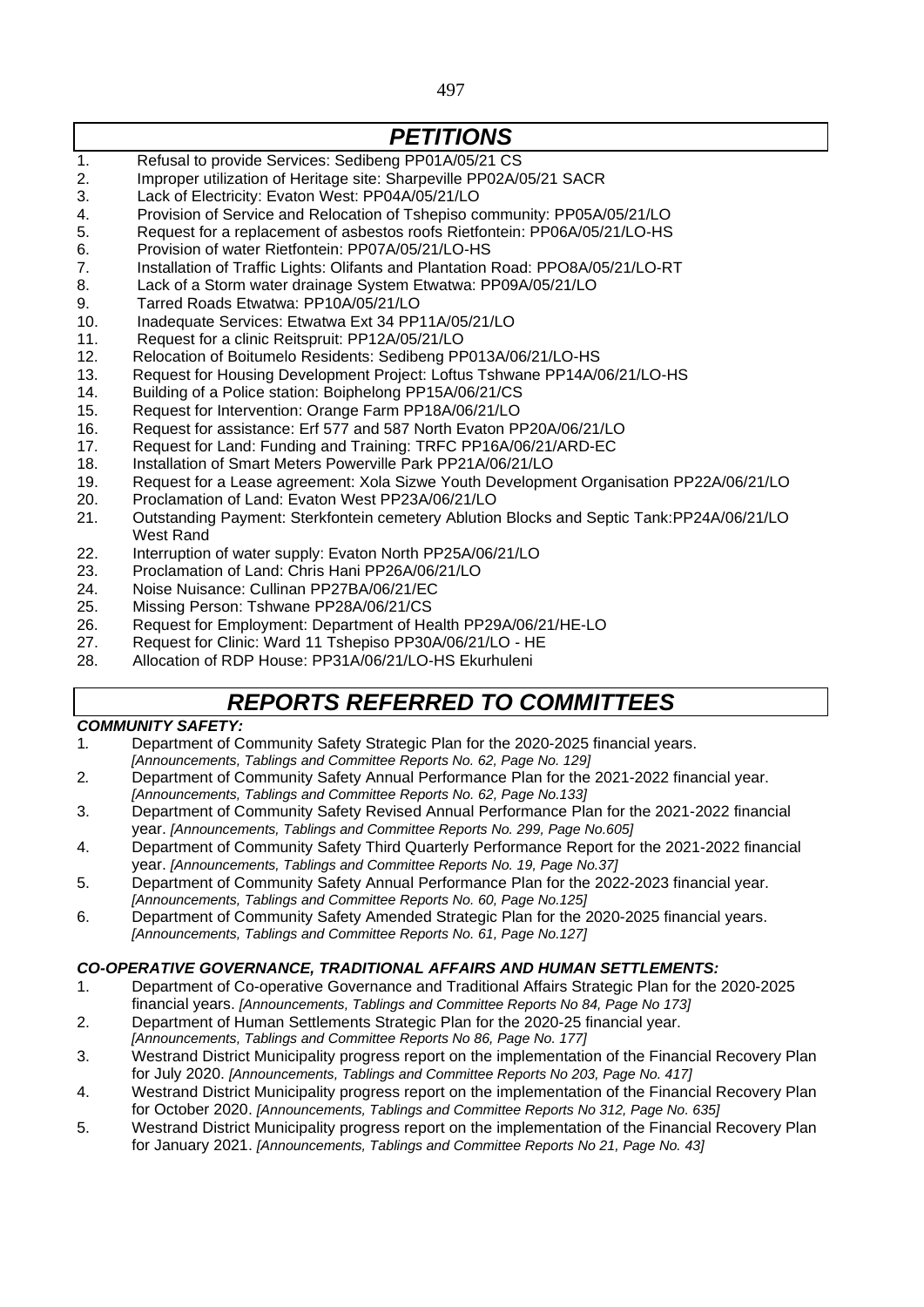- *CO-OPERATIVE GOVERNANCE, TRADITIONAL AFFAIRS AND HUMAN SETTLEMENTS:* 6. Emfuleni Local Municipality Quarter 1, Quarter 2 and Mid-Year Budget Performance reports for 2020/2021 financial year. *[Announcements, Tablings and Committee Reports No 35, Page No. 73]* 7. Department of Co-operative Governance and Traditional Affairs Annual Performance Plan for the 2021-2022 financial year. *[Announcements, Tablings and Committee Reports No. 48, Page No. 105]* 8. Department of Human Settlements Annual Performance Plan for the 2021-2022 financial year. *[Announcements, Tablings and Committee Reports No. 49, Page No. 107]* 9. Gauteng Partnership Fund Annual Performance Plan for the 2021-22 financial year. *[Announcements, Tablings and Committee Reports No. 50, Page No. 109]* 10. Gauteng Partnership Fund Strategic Plan for the 2020-21 – 2024/2025 financial years. *[Announcements, Tablings and Committee Reports No. 51, Page No. 111]* 11. Westrand District Municipality progress report on the implementation of the Financial Recovery Plan for March 2021. *[Announcements, Tablings and Committee Reports No. 61, Page No. 131]* 12. Westrand District Municipality progress report on the implementation of the Financial Recovery Plan for April 2021. *[Announcements, Tablings and Committee Reports No. 152, Page No. 313]* 13. Westrand District Municipality progress report on the implementation of the Financial Recovery Plan for May 2021. *[Announcements, Tablings and Committee Reports No. 181, Page No. 371]* 14. Westrand District Municipality progress report on the implementation of the Financial Recovery Plan for June 2021. *[Announcements, Tablings and Committee Reports No. 205, Page No. 419]* 15. Consolidated Municipal Annual Performance Report for the 2019-2020 financial year i.t.o. Section 47 of MSA. *[Announcements, Tablings and Committee Reports No. 251, Page No. 511]* 16. Midvaal Local Municipality Annual Performance Report for the 2020/21 financial year. *[Announcements, Tablings and Committee Reports No. 277, Page No. 563]* 17. Westrand District Municipality progress report on the implementation of the Financial Recovery Plan for November 2021. *[Announcements, Tablings and Committee Reports No. 364, Page No. 735]* 18. Department of Human Settlements Revised Annual Performance Plan for the 2021-2022 financial year. *[Announcements, Tablings and Committee Reports No. 433, Page No. 873]* 19. Department of Human Settlements Adjusted Annual Performance Plan for the 2021-2022 financial year. *[Announcements, Tablings and Committee Reports No. 4, Page No. 7]* 20. Department of Co-operative Governance and Traditional Affairs Third Quarterly Performance Report for the 2021-2022 financial year. *[Announcements, Tablings and Committee Reports No. 11, Page No. 21]* 21. Department of Human Settlements Third Quarterly Performance Report for the 2021-2022 financial year. *[Announcements, Tablings and Committee Reports No. 12, Page No. 23]* 22. Midvaal Local Municipality Annual Report for the 2020/21 financial year. *[Announcements, Tablings and Committee Reports No. 26, Page No. 51]* 23. Midvaal Local Municipality Annual Financial Statements for the 2020/21 financial year. *[Announcements, Tablings and Committee Reports No. 27, Page No. 53]* 24. Midvaal Local Municipality Annual Performance Report for the 2020/21 financial year. *[Announcements, Tablings and Committee Reports No. 28, Page No. 55]* 25. Department of Co-operative Governance and Traditional Affairs Annual Performance Plan for the 2022-2023 financial year. *[Announcements, Tablings and Committee Reports No. 42, Page No. 85]* 26. Department of Human Settlements Annual Performance Plan for the 2022-2023 financial year. *[Announcements, Tablings and Committee Reports No. 43, Page No. 87] ECONOMIC DEVELOPMENT, ENVIRONMENT, AGRICULTURE AND RURAL DEVELOPMENT:* 1. Department of Agriculture and Rural Development Strategic Plan for the 2020-2025 financial year. *[Announcements, Tablings and Committee Reports No 52, Page No.109]* 2. Department of Economic Development Strategic Plan for the 2020-2025 financial years. *[Announcements, Tablings and Committee Reports No 72, Page No.149]* 3. Gauteng Growth and Development Agency (GGDA)) Strategic Plan for the 2020-2025 financial years. *[Announcements, Tablings and Committee Reports No 74, Page No.153]* 4. Gauteng Tourism Authority Strategic Plan for the 2020-2025 financial year. *[Announcements, Tablings and Committee Reports No 76, Page No.157]* 5. Gauteng Gambling Board (GGB) Strategic Plan for the 2020-2025 financial years. *[Announcements, Tablings and Committee Reports No 78, Page No.161]*
	- 6. Gauteng Enterprise Propeller (GEP) Strategic Plan for the 2020-2025 financial years. *[Announcements, Tablings and Committee Reports No 80, Page No.165]*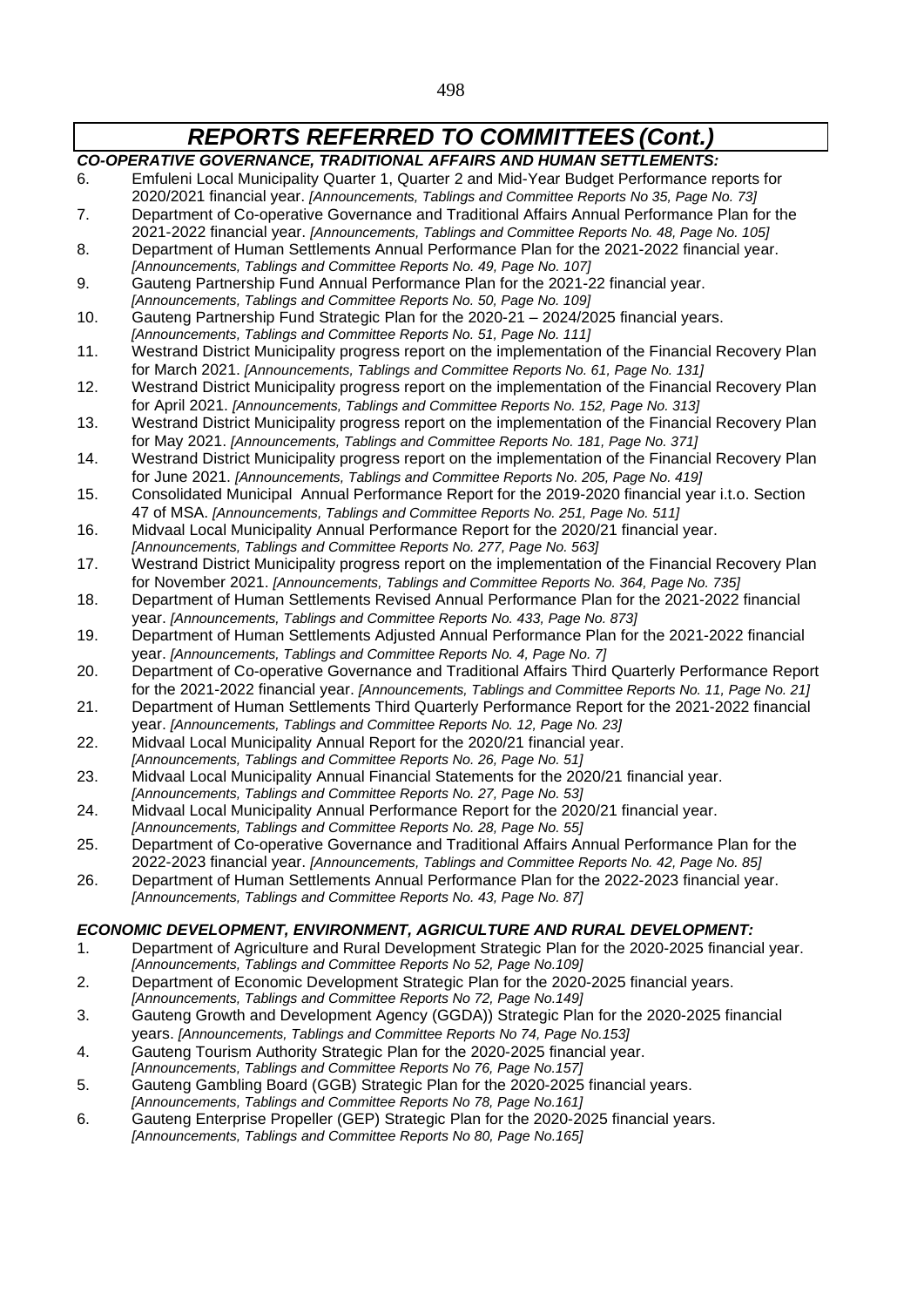499

## *REPORTS REFERRED TO COMMITTEES (Cont.)*

*ECONOMIC DEVELOPMENT, ENVIRONMENT, AGRICULTURE AND RURAL DEVELOPMENT:* 7. Cradle of Humankind World Heritage Site and Dinokeng Projects Strategic Plan for the 2020-2025 financial years. *[Announcements, Tablings and Committee Reports No 82, Page No.169]* 8. Gauteng Enterprise Propeller (GEP) Revised Strategic Plan for the 2020-2025 financial years. *[Announcements, Tablings and Committee Reports No 223, Page No.457]* 9. Gauteng Gambling Board (GGB) Revised Strategic Plan for the 2020-2025 financial years. *[Announcements, Tablings and Committee Reports No 225, Page No.461]* 10. Gauteng Tourism Authority Revised Strategic Plan for the 2020-2025 financial year. *[Announcements, Tablings and Committee Reports No 227, Page No.465]* 11. Cradle of Humankind World Heritage Site and Dinokeng Projects Revised Strategic Plan for the 2020-2025 financial years. *[Announcements, Tablings and Committee Reports No 229, Page No.469]* 12. Department of Agriculture and Rural Development Annual Performance Plan for the 2021-2022 financial year. *[Announcements, Tablings and Committee Reports No. 63, Page No.135]* 13. Department of Economic Development Annual Performance Plan for the 2021-2022 financial year. *[Announcements, Tablings and Committee Reports No. 65, Page No.139]* 14. Gauteng Growth and Development Agency (GGDA) Annual Performance Plan for the 2021-2022 financial years. *[Announcements, Tablings and Committee Reports No. 146, Page No.301]* 15. Gauteng Tourism Authority Annual Performance Plan for the 2021-2022 financial year. *[Announcements, Tablings and Committee Reports No. 149, Page No.307]* 16. Gauteng Gambling Board (GGB) Annual Performance Plan for the 2021-2022 financial years. *[Announcements, Tablings and Committee Reports No. 148, Page No.305]* 17. Gauteng Enterprise Propeller (GEP) Annual Performance Plan for the 2021-2022 financial year. *[Announcements, Tablings and Committee Reports No. 150, Page No.309]* 18. Cradle of Humankind World Heritage Site and Dinokeng Projects Annual Performance Plan for the 2021-2022 financial year. *[Announcements, Tablings and Committee Reports No. 145, Page No.299]* 19. Gauteng Tourism Authority Revised Annual Performance Plan for 2021/22 financial year. *[Announcements, Tablings and Committee Reports No. 294, Page No. 595]* 20. Department of Economic Development Revised Annual Performance Plan for the 2021-2022 financial year. *[Announcements, Tablings and Committee Reports No. 295, Page No.597]* 21. Gauteng Enterprise Propeller (GEP) Revised Annual Performance Plan for the 2021-2022 financial year. *[Announcements, Tablings and Committee Reports No. 296, Page No.599]* 22. Gauteng Gambling Board (GGB) Revised Annual Performance Plan for the 2021-2022 financial years. *[Announcements, Tablings and Committee Reports No. 297, Page No.601]* 23. Gauteng Growth and Development Agency (GGDA) Revised Annual Performance Plan for the 2021- 2022 financial years. *[Announcements, Tablings and Committee Reports No. 298, Page No.603]* 24. Department of Economic Development Third Quarterly Performance Report for the 2021-2022 financial year. *[Announcements, Tablings and Committee Reports No. 5, Page No.9]* 25. Cradle of Humankind World Heritage Site and Dinokeng Third Quarterly Performance Report for the 2021-2022 financial year. *[Announcements, Tablings and Committee Reports No. 6, Page No.11]* 26. Gauteng Enterprise Propeller (GEP) Third Quarterly Performance Report for the 2021-2022 financial year. *[Announcements, Tablings and Committee Reports No. 7, Page No.13]* 27. Gauteng Gambling Board (GGB) Third Quarterly Performance Report for the 2021-2022 financial years. *[Announcements, Tablings and Committee Reports No. 8, Page No.15]* 28. Gauteng Growth and Development Agency (GGDA) Third Quarterly Performance Report for the 2021-2022 financial years. *[Announcements, Tablings and Committee Reports No. 9, Page No.17]* 29. Gauteng Tourism Authority Third Quarterly Performance Report for 2021/22 financial year. *[Announcements, Tablings and Committee Reports No. 10, Page No. 19]* 30. Department of Agriculture and Rural Development Third Quarterly Performance Report for the 2021- 2022 financial year. *[Announcements, Tablings and Committee Reports No. 21, Page No.41]* 31. Department of Economic Development Annual Performance Plan for the 2022-2023 financial year. *[Announcements, Tablings and Committee Reports No.47, Page No.95]* 32. Cradle of Humankind World Heritage Site and Dinokeng Annual Performance Plan for the 2022-2023 financial year. *[Announcements, Tablings and Committee Reports No. 48, Page No.97]* 33. Gauteng Gambling Board (GGB) Annual Performance Plan for the 2022-2023 financial year. *[Announcements, Tablings and Committee Reports No. 49, Page No.99]* 34. Gauteng Enterprise Propeller (GEP) Annual Performance Plan for the 2022-2023 financial year. *[Announcements, Tablings and Committee Reports No. 50, Page No.101]*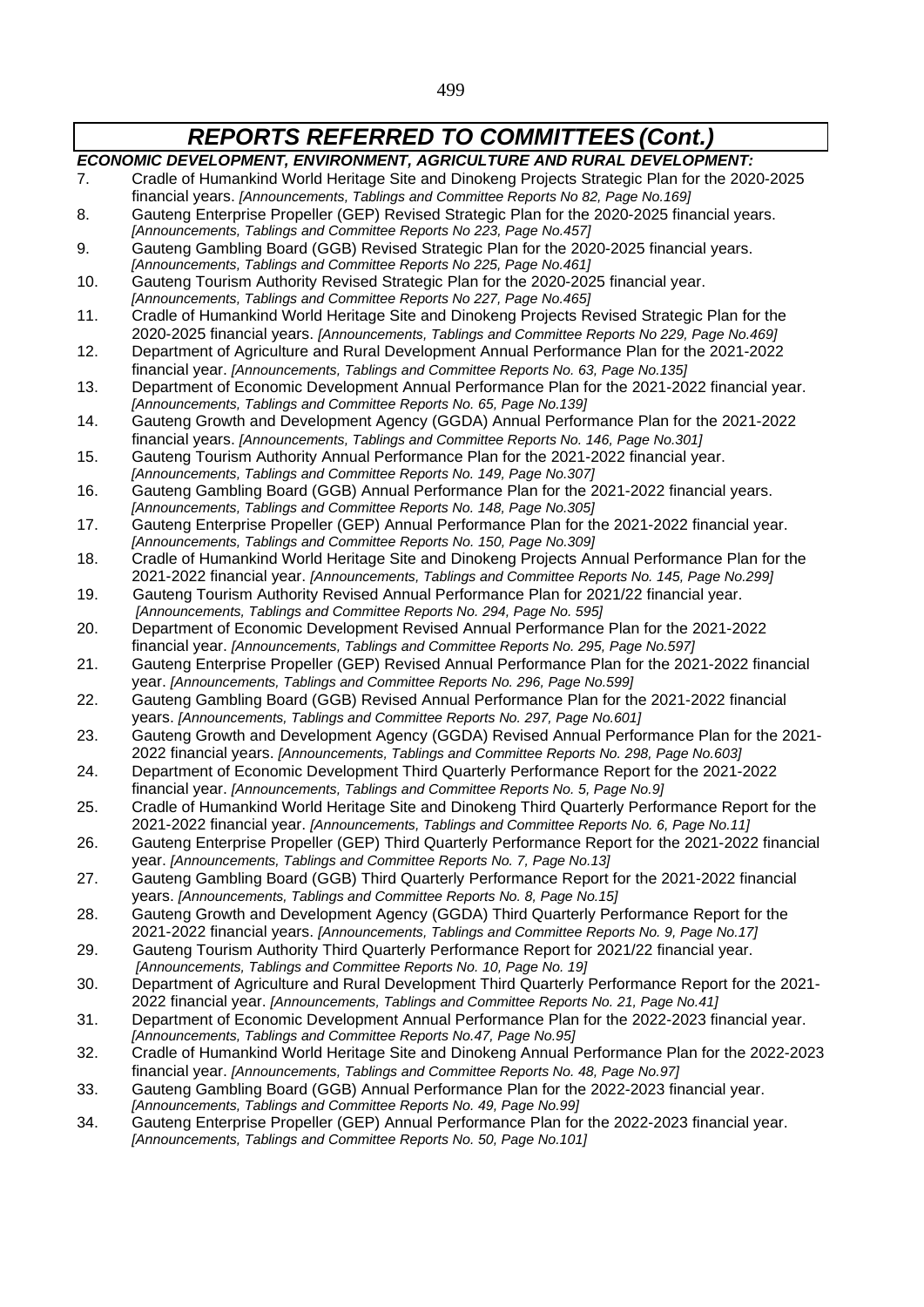### *ECONOMIC DEVELOPMENT, ENVIRONMENT, AGRICULTURE AND RURAL DEVELOPMENT:*

- 35. Department of Agriculture and Rural Development Annual Performance Plan for the 2022-2023 financial year. *[Announcements, Tablings and Committee Reports No. 51, Page No.103]*
- 36. Gauteng Tourism Authority (GTA) Annual Performance Plan for 2022-23 financial year. *[Announcements, Tablings and Committee Reports No. 52, Page No. 105]*

#### *EDUCATION:*

- 1. Department of Education Strategic Plan for the 2020-2025 financial year.
- *[Announcements, Tablings and Committee Reports No. 49, Page No. 103]*
- 2. Department of Education Revised Strategic Plan for the 2020-2025 financial years.
- *[Announcements, Tablings and Committee Reports No. 209, Page No. 429]*
- 3. Department of Education Annual Performance Plan for the 2021-2022 financial year. *[Announcements, Tablings and Committee Reports No 11, Page No. 23]*
- 4. Department of Education Revised Annual Performance Plan for the 2021-2022 financial year. *[Announcements, Tablings and Committee Reports No. 230, Page No. 867]*
- 5. Department of Education Third Quarterly Performance Report for the 2021-2022 financial year. *[Announcements, Tablings and Committee Reports No. 24, Page No. 47]*

#### *FINANCE:*

- 1. Department of e-Government Strategic Plan for the 2020-2025 financial years. *[Announcements, Tablings and Committee Reports No 56, Page No 117]*
- 2. Gauteng Provincial Treasury Strategic Plan for the 2020-2025 financial years.
- *[Announcements, Tablings and Committee Reports No. 58, Page No. 121]* 3. Gauteng Infrastructure Financing Agency Strategic Plan for the 2020-2025 financial years.
- *[Announcements, Tablings and Committee Reports No 60, Page No 125]*
- 4. Publication of the Municipal Consolidated Budget Statements for Quarter ended 31 December 2020 i.t.o. Section 71 of the Municipal Finance Management Act No. 56 of 2003. *[Announcements, Tablings and Committee Reports No. 30, Page No. 63]*
- 5. Gauteng Provincial Treasury Annual Performance Plan for the 2021-2022 financial year. *[Announcements, Tablings and Committee Reports No. 40, Page No. 89]*
- 6. Department of e-Government Annual Performance Plan for the 2021-2022 financial year.
- *[Announcements, Tablings and Committee Reports No. 44, Page No. 97]*
- 7. Gauteng Infrastructure Financing Agency Annual Performance Plan for the 2021-2022 financial years. *[Announcements, Tablings and Committee Reports No. 45, Page No. 99]*
- 8. Publication of the Municipal Consolidated Budget Statements for Quarter ended 31 March 2021 i.t.o. Section 71 of the Municipal Finance Management Act No. 56 of 2003. *[Announcements, Tablings and Committee Reports No. 182, Page No. 373]*
- 9. Financial and Fiscal Commission Annual Submission for the Division of Revenue for the 2022-2023 financial year. *[Announcements, Tablings and Committee Reports No. 44, Page No. 97]*
- 10. Department of e-Government Third Quarterly Performance Report for the 2021-2022 financial year. *[Announcements, Tablings and Committee Reports No. 16, Page No. 31]*
- 11. Gauteng Provincial Treasury Third Quarterly Performance Report for the 2021-2022 financial year. *[Announcements, Tablings and Committee Reports No. 17, Page No. 33]*
- 12. Gauteng Infrastructure Financing Agency Third Quarterly Performance Report for the 2021-2022 financial years. *[Announcements, Tablings and Committee Reports No. 18, Page No. 35]*
- 13. Gauteng Provincial Government State of Finances Third Quarterly Report for the 2021-2022 financial year. *[Announcements, Tablings and Committee Reports No. 34, Page No. 69]*
- 14. Department of e-Government Annual Performance Plan for the 2022-2023 financial year. *[Announcements, Tablings and Committee Reports No. 44, Page No. 89]*
- 15. Gauteng Provincial Treasury Annual Performance Plan for the 2022-2023 financial year. *[Announcements, Tablings and Committee Reports No. 45, Page No. 91]*
- 16. Gauteng Infrastructure Financing Agency Annual Performance Plan for the 2022-2023 financial years. *[Announcements, Tablings and Committee Reports No. 46, Page No. 93]*

#### *HEALTH:*

1. Department of Health Revised Annual Performance Plan for the 2021-22 financial year. *[Announcements, Tablings and Committee Reports No. 151, Page No. 311]*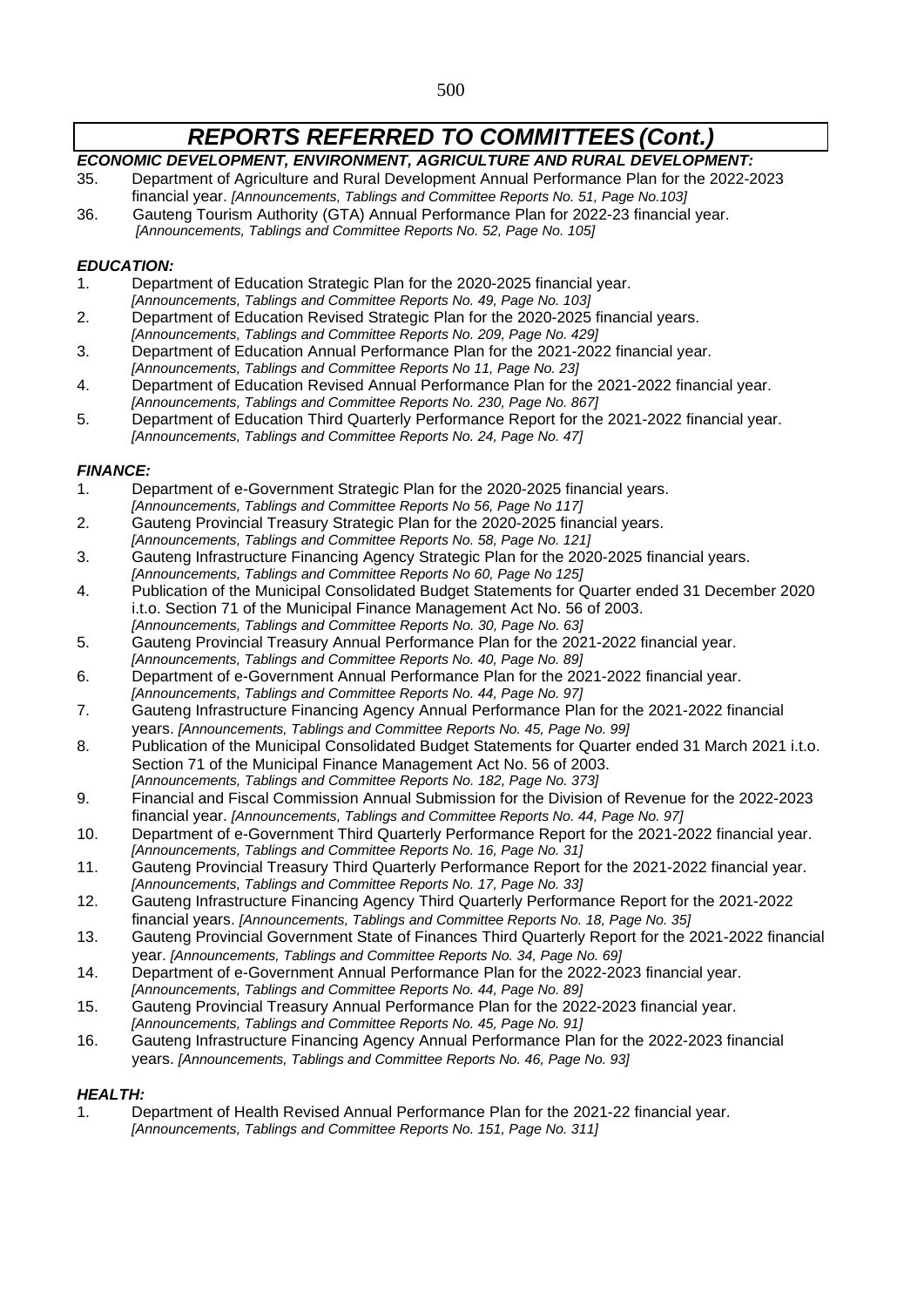#### *HEALTH:*

- 2. Department of Health Amendments to the Annual Performance Plan for the 2021-22 financial year. *[Announcements, Tablings and Committee Reports No. 326, Page No. 659]*
- 3. Department of Health Third Quarterly Performance Report for the 2021-22 financial year. *[Announcements, Tablings and Committee Reports No. 13, Page No. 25]*
- 4. Department of Health Annual Performance Plan for the 2022-23 financial year.
- *[Announcements, Tablings and Committee Reports No. 38, Page No. 77]*

#### *INFRASTRUCTURE DEVELOPMENT:*

- 1. Department of Infrastructure Development Strategic Plan including District Development Model Annexure A and D for the 2020-25 financial years.
- *[Announcements, Tablings and Committee Reports No. 88, Page No 181]* 2. Department of Infrastructure Development Annual Performance Plan Annexure D: District Development Model for the 2020-21 financial year.
- *[Announcements, Tablings and Committee Reports No. 219, Page No 449]* 3. Department of Infrastructure Development Annual Performance Plan for the 2021-2022 financial year. *[Announcements, Tablings and Committee Reports No. 03, Page No. 5]*
- 4. Department of Infrastructure Development Third Quarterly Performance Report for the 2021-2022 financial year. *[Announcements, Tablings and Committee Reports No. 25, Page No. 49]*
- 5. Department of Infrastructure Development Annual Performance Plan for the 2022-2023 financial year. *[Announcements, Tablings and Committee Reports No. 37, Page No. 75]*

## *OVERSIGHT COMMITTEE ON THE PREMIER'S OFFICE & THE LEGISLATURE:*

- 1. Gauteng Provincial Legislature Strategic Plan for the 6<sup>th</sup> Legislature 2020-2025 financial years. *[Announcements, Tablings and Committee Reports No 43, Page No.91]*
- 2. Office of the Premier's Five Year Strategic Plan for the 2020-2025 financial years. *[Announcements, Tablings and Committee Reports No 126, Page No.257]*
- 3. Special Report on delayed submission of the Auditor-General's Report on the Financial Statements of the Gauteng Provincial Legislature for the financial year ended 31 March 2020.. *[Announcements, Tablings and Committee Reports No 283, Page No.577]*
- 4. Gauteng Provincial Legislature Annual Performance Plan for 2021-2022 financial year. *[Announcements, Tablings and Committee Reports No. 60, Page No.129]*
- 5. Office of the Premier's Annual Performance Plan for the 2021-2022 financial year.
- *[Announcements, Tablings and Committee Reports No. 144, Page No.297]*
- 6. Office of the Premier Revised Annual Performance Plan for the 2021/22 financial year. *[Announcements, Tablings and Committee Reports No. 302, Page No. 611]*
- 7. Office of the Premier Third Quarterly Performance Report for the 2021/22 financial year.
- *[Announcements, Tablings and Committee Reports No. 22, Page No. 43]*
- 8. Gauteng Provincial Legislature Third Quarterly Performance Report for 2021-2022 financial year. *[Announcements, Tablings and Committee Reports No. 23, Page No.45]*
- 9. Gauteng Provincial Legislature Annual Performance Plan for 2022-2023 financial year. *[Announcements, Tablings and Committee Reports No. 56, Page No.113]*
- 10. Office of the Premier Annual Performance Plan for the 2022-2023 financial year. *[Announcements, Tablings and Committee Reports No. 57, Page No. 115]*

### *PUBLIC ACCOUNTS:*

- 1. Public Service Commission Final Investigation Report into alleged appointment irregularities at Gauteng Department of Education.
	- *[Announcements, Tablings and Committee Reports No 352, Page No.715]*
- 2. Auditor-General's Second Special Report on Financial Management of Government's Covid-19 initiatives. *[Announcements, Tablings and Committee Reports No. 31, Page No.65]*
- 3. Auditor-General's First Special Report on Financial Management of Government's Covid-19 initiatives. *[Announcements, Tablings and Committee Reports No. 32, Page No.67]*
- 4. Public Service Commission (PSC) Investigation Report into the Appointment of Dr Akindipe as the Head of Clinical Department of Psychiatry in Dr George Mukhari Academic Hospital, Department of Health in the Gauteng Province.

*[Announcements, Tablings and Committee Reports No. 327, Page No. 661]*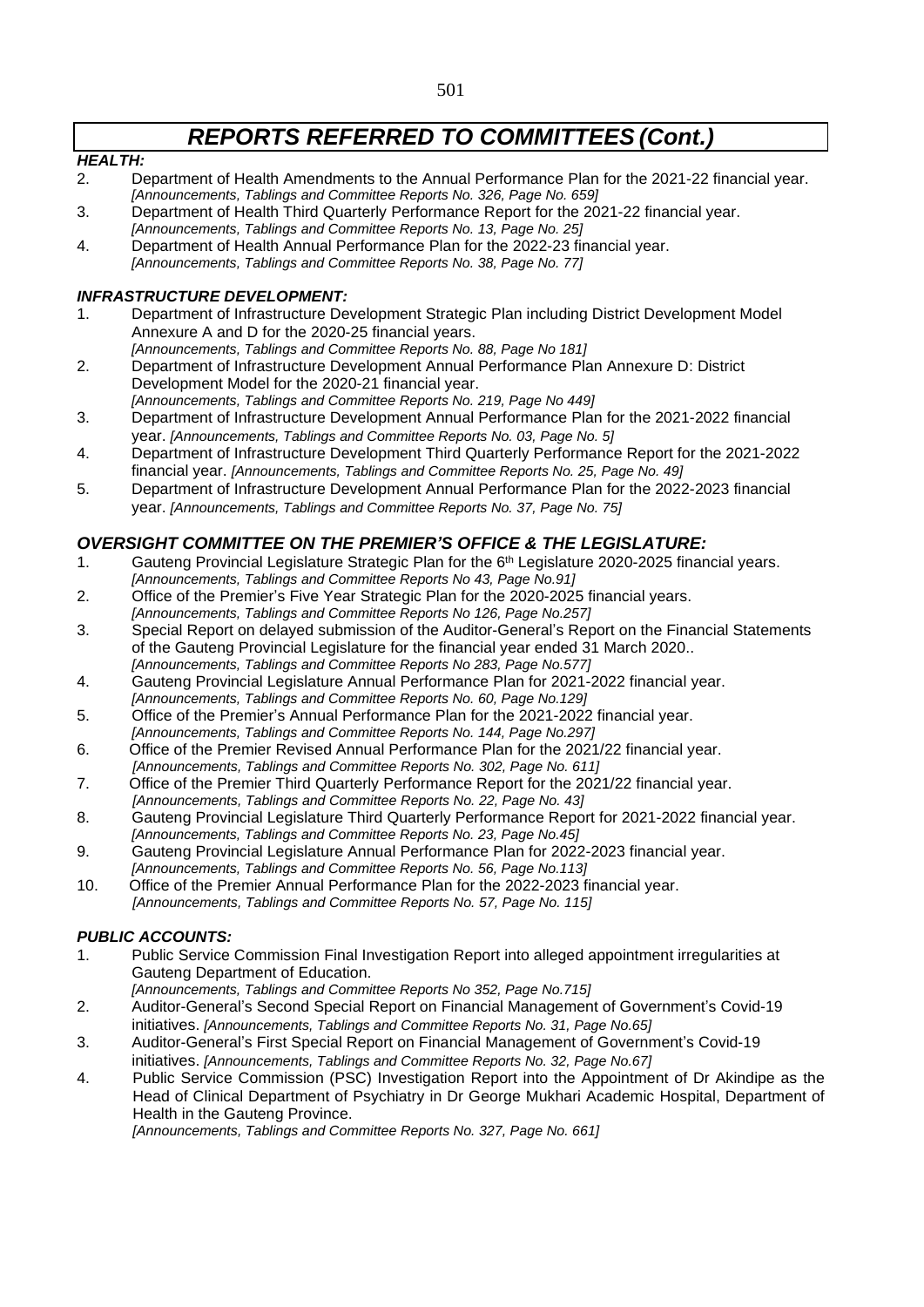#### *PUBLIC ACCOUNTS:*

- 5. Auditor-General's Audit Report on the financial statements of vote 02: Gauteng Political Party Fund for the 2019/20 financial year. *[Announcements, Tablings and Committee Reports No. 431, Page No 869]*
- 6. Public Service Commission Annual Report for the 2020/2021 financial year.
- *[Announcements, Tablings and Committee Reports No 432, Page No.871]*
- **7. Five Public Service Commission's Reports i.t.o. Section 196(4) (e) read with Section 196(6) of the Constitution , 1996,** a) Report to the National Assembly in terms of Section 196(4)(e) of the Constitution, read with Section 196(6) – 01 April 2020 to 31 March 2021 b) Overview Report on Complaints Reported to the Public Service Commission during the 2020/2021 Financial Year – October 2021, c) Overview Report on Financial Misconduct for the 2020/2021 Financial Year – September 2021, Overview Report on the Implementation of the Financial Disclosure Framework for 2020/2021 Financial Year – September 2021, e) A review of the body of work conducted by the PSC in Departments of Health and key issues identified – November 2021

#### *SOCIAL DEVELOPMENT:*

- 1. Department of Social Development Strategic Plan for the 2020-2025 financial year.
- *[Announcements, Tablings and Committee Reports No 90, Page No.185]*
- 2. Department of Social Development Annual Performance Plan for the 2021-2022 financial year. *[Announcements, Tablings and Committee Reports No. 41, Page No.91]*
- 3. Department of Social Development Third Quarterly Performance Report for the 2021-2022 financial year. *[Announcements, Tablings and Committee Reports No. 20, Page No.39]*

### *SPORT, RECREATION, ARTS AND CULTURE:*

- 1. Department of Sport, Arts, Culture and Recreation Strategic Plan for the 2020-2025 financial years. *[Announcements, Tablings and Committee Reports No. 64, Page No. 133]*
- 2. Gauteng Film Commission Five Year Strategic Plan for the 2020/21-2024/25 financial years. *[Announcements, Tablings and Committee Reports No. 94, Page No. 193]*
- 3. Department of Sport, Arts, Culture and Recreation Annual Performance Plan for the 2021-2022 financial year. *[Announcements, Tablings and Committee Reports No. 46, Page No. 101]*
- 4. Gauteng Film Commission Annual Performance Plan for the 2021-2022 financial year. *[Announcements, Tablings and Committee Reports No. 47, Page No. 103]*
- 5. Department of Sport, Arts, Culture and Recreation Revised Annual Performance Plan for the 2021- 2022 financial year. *[Announcements, Tablings and Committee Reports No. 147, Page No. 303]*
- 6. Department of Sport, Arts, Culture and Recreation Third Quarterly Performance Report for the 2021- 2022 financial year. *[Announcements, Tablings and Committee Reports No. 29, Page No. 57]*
- 7. Gauteng Film Commission Third Quarterly Performance Report for the 2021-2022 financial year. *[Announcements, Tablings and Committee Reports No. 30, Page No. 59]*
- 8. Department of Sport, Arts, Culture and Recreation Annual Performance Plan for the 2022-2023 financial year. *[Announcements, Tablings and Committee Reports No. 54, Page No. 109]*
- 9. Gauteng Film Commission Annual Performance Plan for the 2022-2023 financial year.
- *[Announcements, Tablings and Committee Reports No. 55, Page No. 111]*

### *ROADS AND TRANSPORT:*

- 1. Department of Roads and Transport Strategic Plan for the 2020-2025 financial years. *[Announcements, Tablings and Committee Reports No 66, Page No.137]*
- 2. Gautrain Management Agency Strategic Plan for the 2020-2025 financial years.

*[Announcements, Tablings and Committee Reports No 68, Page No.141]*

- 3. G-FleeT Management Trading Entity Strategic Plan for the 2020-2025 financial years.
- *[Announcements, Tablings and Committee Reports No 70, Page No.145]*
- 4. Department of Roads and Transport Revised Strategic Plan for the 2020-2025 financial years. *[Announcements, Tablings and Committee Reports No 218, Page No.447]*
- 5. Department of Roads and Transport Annual Performance Plan for the 2021-2022 financial year. *[Announcements, Tablings and Committee Reports No 54, Page No.117]*
- 6. Gautrain Management Agency Annual Performance Plan for the 2021-2022 financial year. *[Announcements, Tablings and Committee Reports No 55, Page No.119]*
- 7. G-FleeT Management Trading Entity Annual Performance Plan for the 2021-2022 financial year. *[Announcements, Tablings and Committee Reports No 56, Page No.121]*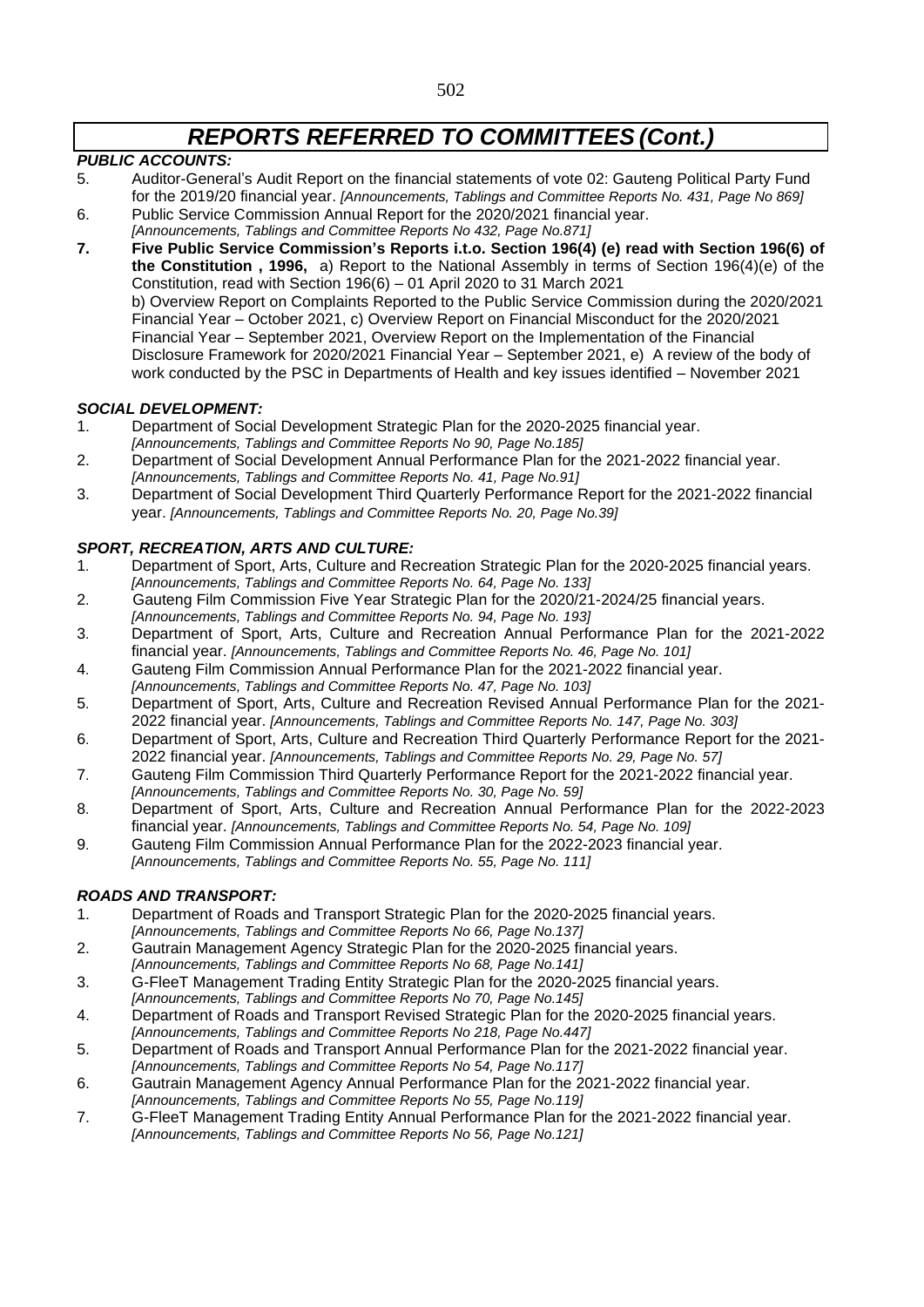#### *ROADS AND TRANSPORT:*

- 8. Gautrain Management Agency Strategic Plan for the 2022/23 to 2024/25 financial year. *[Announcements, Tablings and Committee Reports No. 307, Page No. 621]*
- 9. Gautrain Management Agency Annual Performance Plan for the 2022/23 financial year. *[Announcements, Tablings and Committee Reports No. 308, Page No. 623]*
- 10. Gautrain Management Agency SLA between MEC & GMA for the 2022/23 financial year. *[Announcements, Tablings and Committee Reports No. 309, Page No. 625]*
- 11. G-FleeT Management Trading Entity Revised Annual Performance Plan for the 2021-2022 financial year. *[Announcements, Tablings and Committee Reports No 2, Page No.3]*
- 12. G-FleeT Management Trading Entity Revised Strategic Plan for the 2020-2025 financial year. *[Announcements, Tablings and Committee Reports No 3, Page No.5]*
- 13. G-FleeT Management Third Quarterly Performance Report for the 2021-2022 financial year.
- *[Announcements, Tablings and Committee Reports No 14, Page No.27]*
- 14. Gautrain Management Agency Third Quarterly Performance Report for the 2021/2022 financial year. *[Announcements, Tablings and Committee Reports No. 15, Page No. 29]*
- 15. Department of Roads and Transport Third Quarterly Performance Report for the 2021-2022 financial year. *[Announcements, Tablings and Committee Reports No 31, Page No.61]*
- 16. Department of Roads and Transport Annual Performance Plan for the 2022-2023 financial year. *[Announcements, Tablings and Committee Reports No. 39, Page No.79]*
- 17. G-FleeT Management Annual Performance Plan for the 2022-2023 financial year. *[Announcements, Tablings and Committee Reports No 40, Page No.81]*
- 18. Gautrain Management Agency Annual Performance Plan for the 2022-2023 financial year. *[Announcements, Tablings and Committee Reports No. 41, Page No. 83]*

## *MOTIONS*

## **MATTERS FOR CONSIDERATION BY PROGRAMMING COMMITTEE**

1. Motion on the Dissolution of the Department of Infrastructure Development in terms of Rule 121(1)(a) read with rule 117(2) by Hon. Solly Msimanga (DA).

## *QUESTIONS*

## **QUESTION WITHOUT NOTICE TO THE PREMIER** (i.t.o. Rule 138(5)

**For next Question Day**

none

### **PREMIER'S QUESTION TIME** (i.t.o. Rule 138)

(i.t.o. Rule 133(4) ( $\leftrightarrow$  Questions carried over from previous Question Day)

#### **For next Question Day**

none

## **QUESTIONS FOR ORAL REPLY TO MEMBERS OF THE EXECUTIVE COUNCIL**

 $(i.t. o. Rule 134)$  ( $\leftrightarrow$  Questions carried over from previous Question Day)

## **For next Question Day**

B F Badenhorst (EFF) to ask the Member of the Executive Council for Economic Development, Environment, Agriculture and Rural Developent *[4.ECD,ENV&ARD001]*

- J B Bloom (DA) to ask the Member of the Executive Council for Health *[4.HL005]*
- J B Bloom (DA) to ask the Member of the Executive Council for Health *[4.HL006]*

B Engelbrecht (DA) to ask the Member of the Executive Council for Health *[4.HL007]*

F P Nel (DA) to ask the Member of the Executive Council for Roads and Transport *[4.TR003]*

M R Phaladi-Digamela (ANC) to ask the Member of the Executive Council for Health *[4.HL002]*

M R Phaladi-Digamela (ANC) to ask the Member of the Executive Council for Infrastructure Development *[4.INF001]*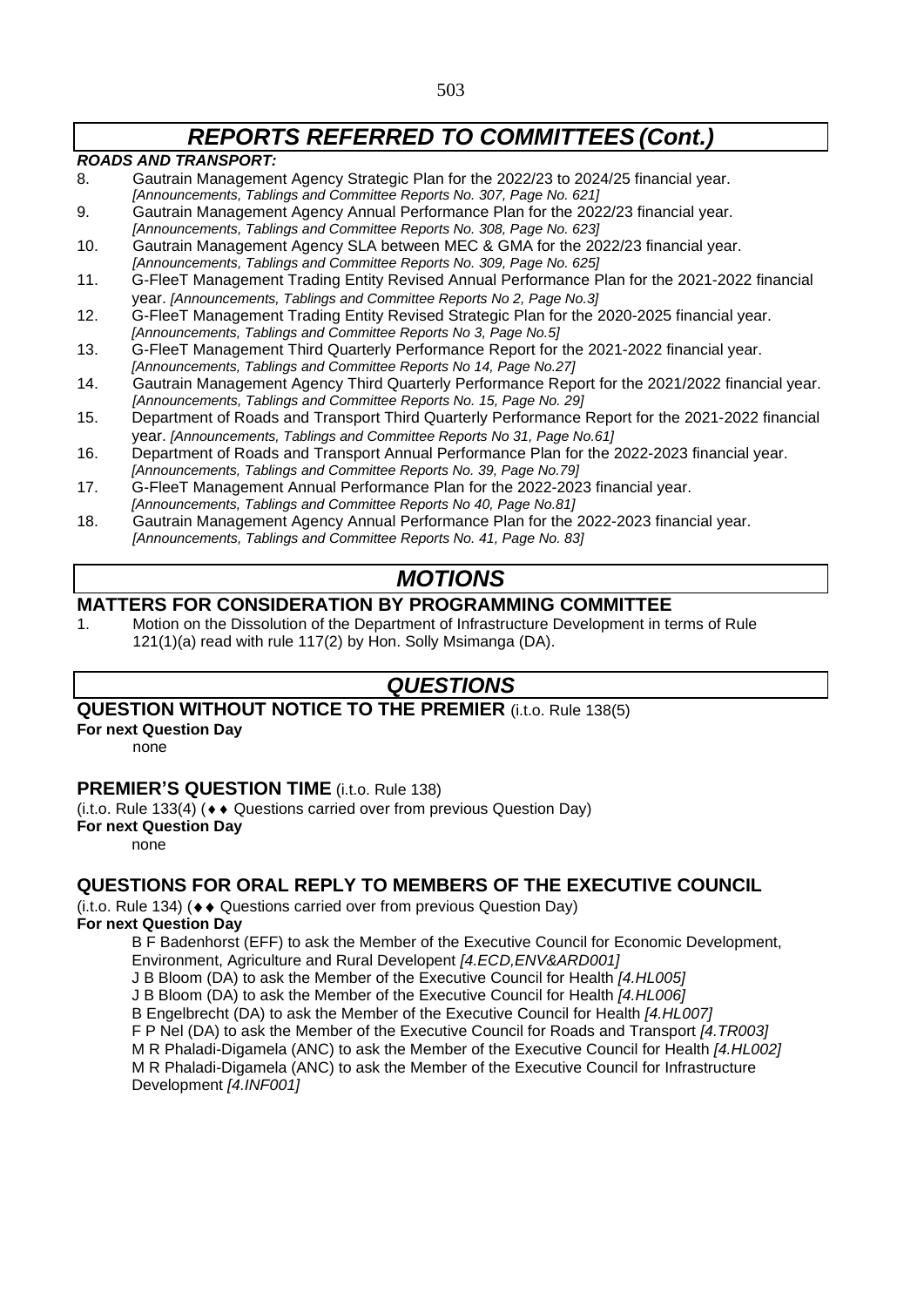### **WRITTEN QUESTIONS FOR ORAL EXPLANATION & TABLING IN THE HOUSE** (i.t.o

Rule 137(5) [<sup>\*\*</sup> Request for extension of time (i.t.o Rule 137(2)] (i.t.o Rule 133(4) [ $\leftrightarrow$  Questions carried over from the previous Question Day]

**For next Question Day**

### *MEC FOR COMMUNITY SAFETY:*

S T Msimanga (DA) *[5.PS013]*

*MEC FOR ECONOMIC DEVELOPMENT, AGRICULTURE AND RURAL DEVELOPMENT:*

A W Cilliers (DA) *[5.ECD,ENV&ARD004]* S T Msimanga (DA) *[5.ECD,ENV&ARD005]*

#### *MEC FOR HEALTH:*

J B Bloom (DA) *[5.HL012]*

J B Bloom (DA) *[5.HL013]*

J B Bloom (DA) *[5.HL014]*

C Bosch (DA) *[5.HL015]*

## *MEC FOR SOCIAL DEVELOPMENT:*

B Engelbrecht (DA) *[5.SD004]*

### *MEC FOR SPORT, ARTS, CULTURE AND RECREATION:*

S J P Dos Santos (DA) *[5.SP005]*

### **QUESTIONS FOR WRITTEN REPLY TO MEMBERS OF THE EXECUTIVE COUNCIL**

 $(i.t.$ o. Rule 136(1)  $\rightarrow \bullet$  Oral Questions converted to Written Questions by Resolution of the Housel [**\*\*** Request for extension of time [i.t.o Rule 137(2)]

#### *PREMIER:*

S T Msimanga (DA) *[5.PR004]*

### *MEC FOR COMMUNITY SAFETY:*

A W Cilliers (DA) *[5.PS014]* A W Cilliers (DA) *[5.PS015]* J J Hoffman (VF-Plus) *[5.PS016]* J J Hoffman (VF-Plus) *[5.PS017]* J J Hoffman (VF-Plus) *[5.PS018]* E du Plessis (DA) *[5.PS019]* E du Plessis (DA) *[5.PS020]* S T Msimanga (DA) *[5.PS021]* A W Cilliers (DA) *[5.PS022]*

#### *MEC FOR ECONOMIC DEVELOPMENT, AGRICULTURE AND RURAL DEVELOPMENT:*

J J Hoffman (VF-Plus) *[5.ECD,ENV&ARD006]* C Bosch (DA) *[5.ECD,ENV&ARD007]* A W Cilliers (DA) *[5.ECD,ENV&ARD008]* A Randall (DA) *[5.ECD,ENV&ARD009]* A Randall (DA) *[5.ECD,ENV&ARD010]* S T Msimanga (DA) *[5.ECD,ENV&ARD011]* A W Cilliers (DA) *[5.ECD,ENV&ARD012]*

### *MEC FOR EDUCATION:*

C Bosch (DA) *[5.ED013]* C Bosch (DA) *[5.ED014]*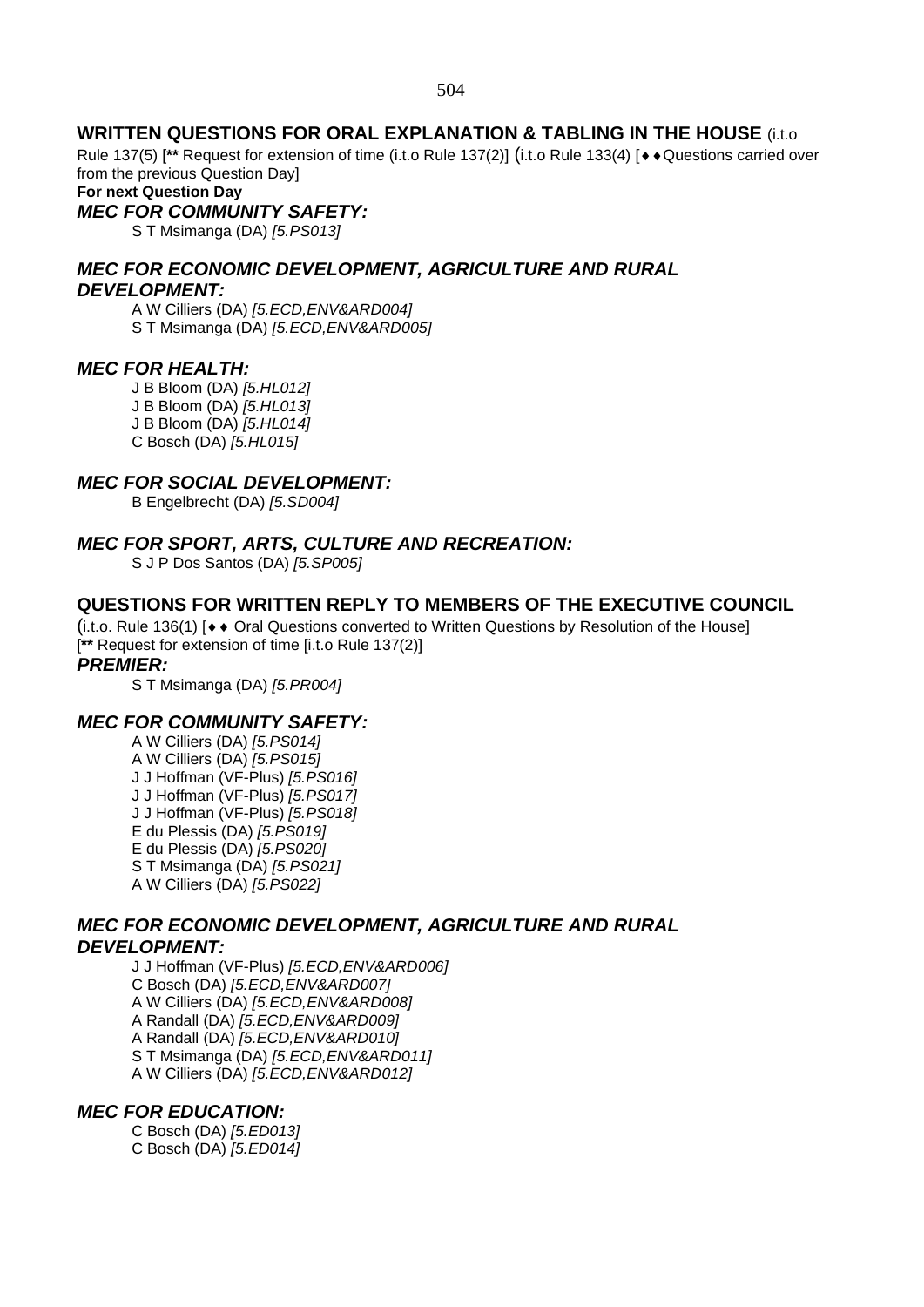### **QUESTIONS FOR WRITTEN REPLY TO MEMBERS OF THE EXECUTIVE COUNCIL**

**(Cont.)**(i.t.o. Rule 136(1) [◆◆ Oral Questions converted to Written Questions by Resolution of the House][**\*\*** Request for extension of time [i.t.o Rule 137(2)]

### *MEC FOR EDUCATION:*

N Ramulifho (DA) *[5.ED015]* N Ramulifho (DA) *[5.ED016]* N Ramulifho (DA) *[5.ED017]* P Atkinson (DA) *[5.ED018]* F P Nel (DA) *[5.ED019]*

#### *MEC FOR FINANCE:*

J B Bloom (DA) *[5.FN006]* A Randall (DA) *[5.FN007]* F P Nel (DA) *[5.FN008]*

### *MEC FOR HEALTH:*

\*\* J B Bloom (DA) *[5.HL008]* \*\* K Tong (EFF) *[5.HL011]* W Peach (DA) *[5.HL016]* W Peach (DA) *[5.HL017]* J B Bloom (DA) *[5.HL018]* J B Bloom (DA) *[5.HL019]*

### *MEC FOR HEALTH:*

J B Bloom (DA) *[5.HL020]*

- J B Bloom (DA) *[5.HL021]*
- J B Bloom (DA) *[5.HL022]*
- B Engelbrecht (DA) *[5.HL023]*
- F P Nel (DA) *[5.HL024]*

### *MEC FOR INFRASTRUCTURE DEVELOPMENT:*

- \*\* A Randall (DA) *[5.INF008]*
- \*\* A Fuchs (DA) *[5.INF010]*
	- \*\* N de Jager (DA) *[5.INF011]* A Fuchs (DA) *[5.INF013]* A Fuchs (DA) *[5.INF014]* A Fuchs (DA) *[5.INF015]* M H Cirota (DA) *[5.INF016]* A Fuchs (DA) *[5.INF017]* S J P Dos Santos (DA) *[5.INF018]*

### *MEC FOR CO-OPERATIVE GOVERNANCE, TRADITIONAL AFFAIRS & HUMAN SETTLEMENTS:*

- \*\* R Nt'sekhe (DA) *[5.COGTA&HS023]*
- \*\* R Nt'sekhe (DA) *[5.COGTA&HS024]*
- \*\* B Engelbrecht (DA) *[5.COGTA&HS025]*
- \*\* B Engelbrecht (DA) *[5.COGTA&HS026]*
- \*\* M H Cirota (DA) *[5.COGTA&HS027]*
- \*\* A Randall (DA) *[5.COGTA&HS028]*
- \*\* A Randall (DA) *[5.COGTA&HS029]*
- \*\* M S Chabalala (DA) *[5.COGTA&HS030]*
- \*\* M S Chabalala (DA) *[5.COGTA&HS031]*
- \*\* M S Chabalala (DA) *[5.COGTA&HS032]*
- \*\* A W Cilliers (DA) *[5.COGTA&HS033]*
- \*\* M H Cirota (DA) *[5.COGTA&HS034]*
- \*\* C Bosch (DA) *[5.COGTA&HS035]*
	- R Nt'sekhe (DA) *[5.COGTA&HS036]*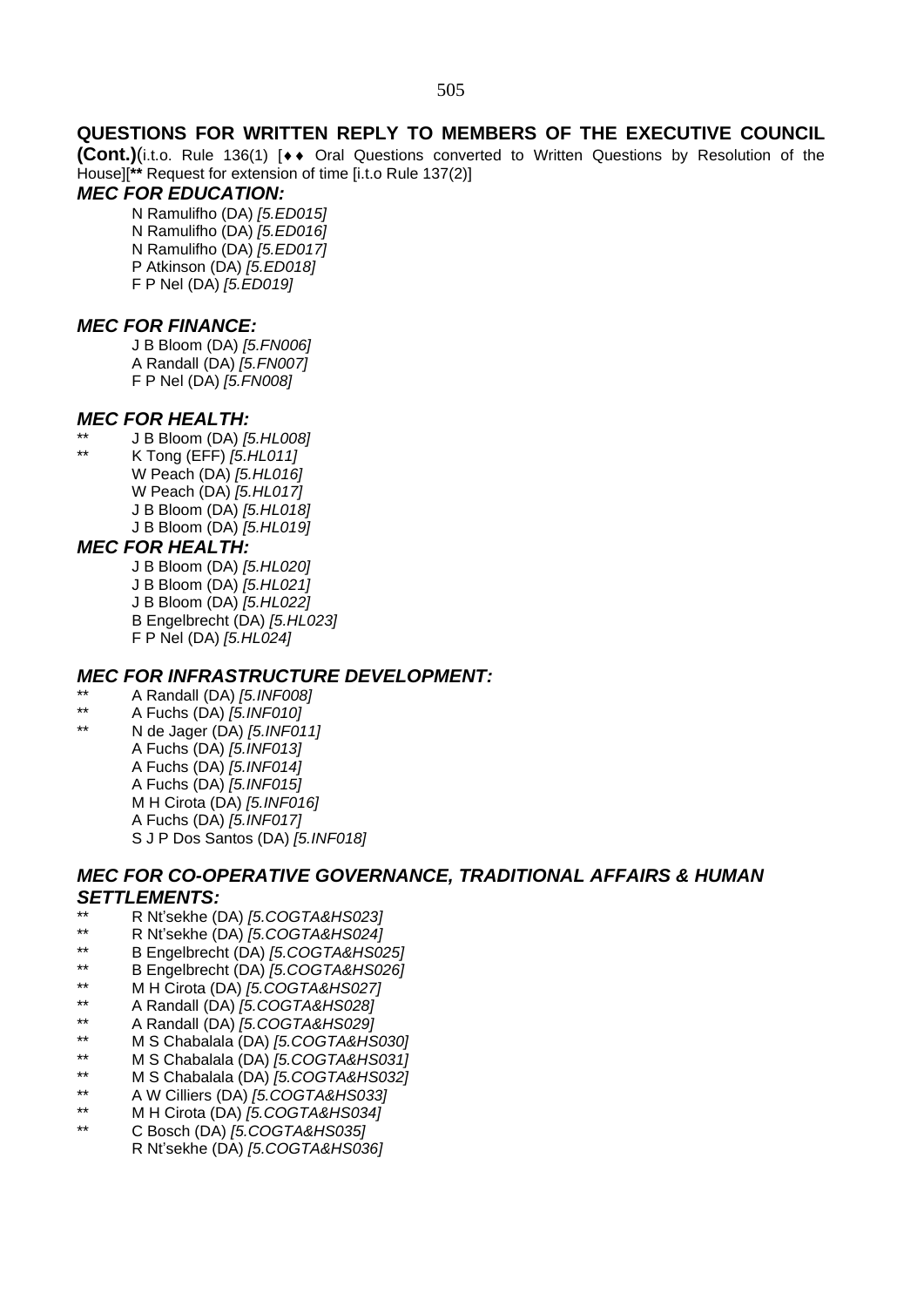### **QUESTIONS FOR WRITTEN REPLY TO MEMBERS OF THE EXECUTIVE COUNCIL**

**(Cont.)**(i.t.o. Rule 136(1) [◆◆ Oral Questions converted to Written Questions by Resolution of the House][**\*\*** Request for extension of time [i.t.o Rule 137(2)]

## *MEC FOR CO-OPERATIVE GOVERNANCE, TRADITIONAL AFFAIRS & HUMAN*

### *SETTLEMENTS:*

R Nt'sekhe (DA) *[5.COGTA&HS037]* M H Cirota (DA) *[5.COGTA&HS038]* M S Chabalala (DA) *[5.COGTA&HS039]* M S Chabalala (DA) *[5.COGTA&HS040]* M S Chabalala (DA) *[5.COGTA&HS041]* M F Ledwaba (EFF) *[5.COGTA&HS042]* E du Plessis (DA) *[5.COGTA&HS043]* C Bosch (DA) *[5.COGTA&HS044]* C Bosch (DA) *[5.COGTA&HS045]* C Bosch (DA) *[5.COGTA&HS046]* S J P Dos Santos (DA) *[5.COGTA&HS047]*

### *MEC FOR ROADS AND TRANSPORT:*

\*\* E du Plessis (DA) *[5.TR004]* \*\* M H Cirota (DA) *[5.TR007]* F P Nel (DA) *[5.TR011]* F P Nel (DA) *[5.TR012]* E du Plessis (DA) *[5.TR013]* A Randall (DA) *[5.TR014]* M F Ledwaba (EFF) *[5.TR015]* S J P Dos Santos (DA) *[5.TR016]*

### *MEC FOR SOCIAL DEVELOPMENT:*

R Nt'sekhe (DA) *[5.SD005]* B Engelbrecht (DA) *[5.SD006]* B Engelbrecht (DA) *[5.SD007]* B Engelbrecht (DA) *[5.SD008]* B Engelbrecht (DA) *[5.SD009]* P Atkinson (DA) *[5.SD010]* R Nt'sekhe (DA) *[5.SD011]*

## *MEC FOR SPORT, ARTS, CULTURE AND RECREATION:*

\*\* M S Chabalala (DA) *[5.SP003]* \*\* M S Chabalala (DA) *[5.SP004]* M S Chabalala (DA) *[5.SP006]* M S Chabalala (DA) *[5.SP007]* M S Chabalala (DA) *[5.SP008]* P Atkinson (DA) *[5.SP009]*

## *SPECIAL SITTINGS*

## **SITTINGS OF THE HOUSE** (\*\* indicates confirmed)

none

## *SITTINGS*

## **SITTINGS OF THE HOUSE** (\*\* indicates confirmed)

- **\*\* Wednesday, 09 March 2022, 10h00 (Hybrid)**
- **\*\* Tuesday, 15 March 2022, 10h00**
- **\*\* Tuesday, 22 March 2022, 10h00**
- **\*\* Thursday, 24 March 2022, 10h00**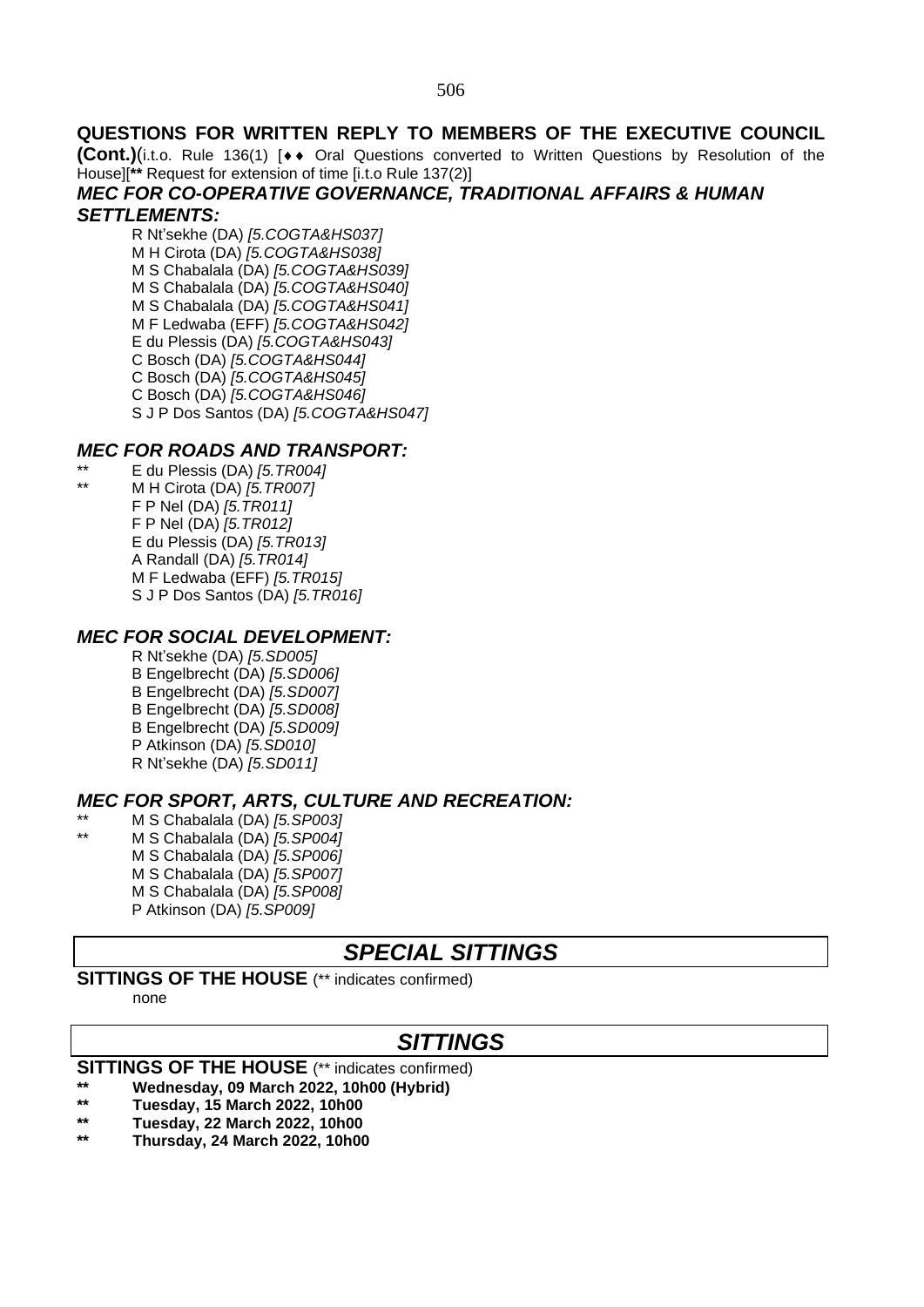#### **SITTINGS OF THE HOUSE (Cont.)** (\*\* indicates confirmed)

**\*\* Friday, 25 March 2022, 10h00**

#### **OTHER SITTINGS** (\*\* indicates confirmed)

none

## *MEETINGS*

## **COMMITTEE MEETINGS – GPL (IN HOUSE)** (\*\* indicates confirmed)

**Tuesday, 08 March 2022**

**\*\* Infrastructure Development Committee, Virtual Microsoft Teams, 16h00**

#### **Wednesday, 09 March 2022**

#### **\*\* Co-operative Governance, Traditional Affairs and Human Settlements Committee, Virtual Microsoft Teams, 08h00 - 09h00**

#### **Thursday, 10 March 2022**

Finance Committee, Virtual Microsoft Teams, 09h00 Economic Development, Environment, Agriculture and Rural Development Committee, Virtual Microsoft Teams, 09h00 Roads and Transport Committee, Virtual Microsoft Teams, 09h00 Infrastructure Development Committee, Virtual Microsoft Teams, 09h00

**\*\* Social Development Committe, Virtual Microsoft Teams, 16h00** Sport, Recreation, Arts and Culture Committee, Virtual Microsoft Teams, 14h00 Education Committee, Virtual Microsoft Teams, 18h00

#### **Friday, 11 March 2022**

Oversight Committee on the Office of the Premier and the Legislature, Virtual Microsoft Teams, 09h00

Petitions Committee, Virtual Microsoft Teams, 09h00

Committee for the Scrutiny of Subordinate Legislation, Virtual Microsoft Teams, 09h00 **\*\* Infrastructure Development Committee, Virtual Microsoft Teams, 10h00** Sport, Recreation, Arts and Culture Committee, Virtual Microsoft Teams, 14h00

#### **Monday, 14 March 2022**

Education Committee, Virtual Microsoft Teams, 08h30 Sport, Recreation, Arts and Culture Committee, Virtual Microsoft Teams, 09h00

#### **Tuesday, 15 March 2022**

none

#### **Wednesday, 16 March 2022**

none

#### **Thursday, 17 March 2022**

#### **\*\* Social Development Committee, Virtual Microsoft Teams, 09h00**

Co-operative Governance, Traditional Affairs and Human Settlements Committee, Virtual Microsoft Teams, 09h00

Health Committee, Virtual Microsoft Teams, 09h00

Education Committee, Virtual Microsoft Teams, 09h00

Sport, Recreation, Arts and Culture Committee, Virtual Microsoft Teams, 09h00 Community Safety Committee, Virtual Microsoft Teams, 09h00

#### **Friday, 18 March 2022**

**\*\* Infrastructure Development Committee, Virtual Microsoft Teams, 10h00** Finance Committee, Virtual Microsoft Teams, 09h00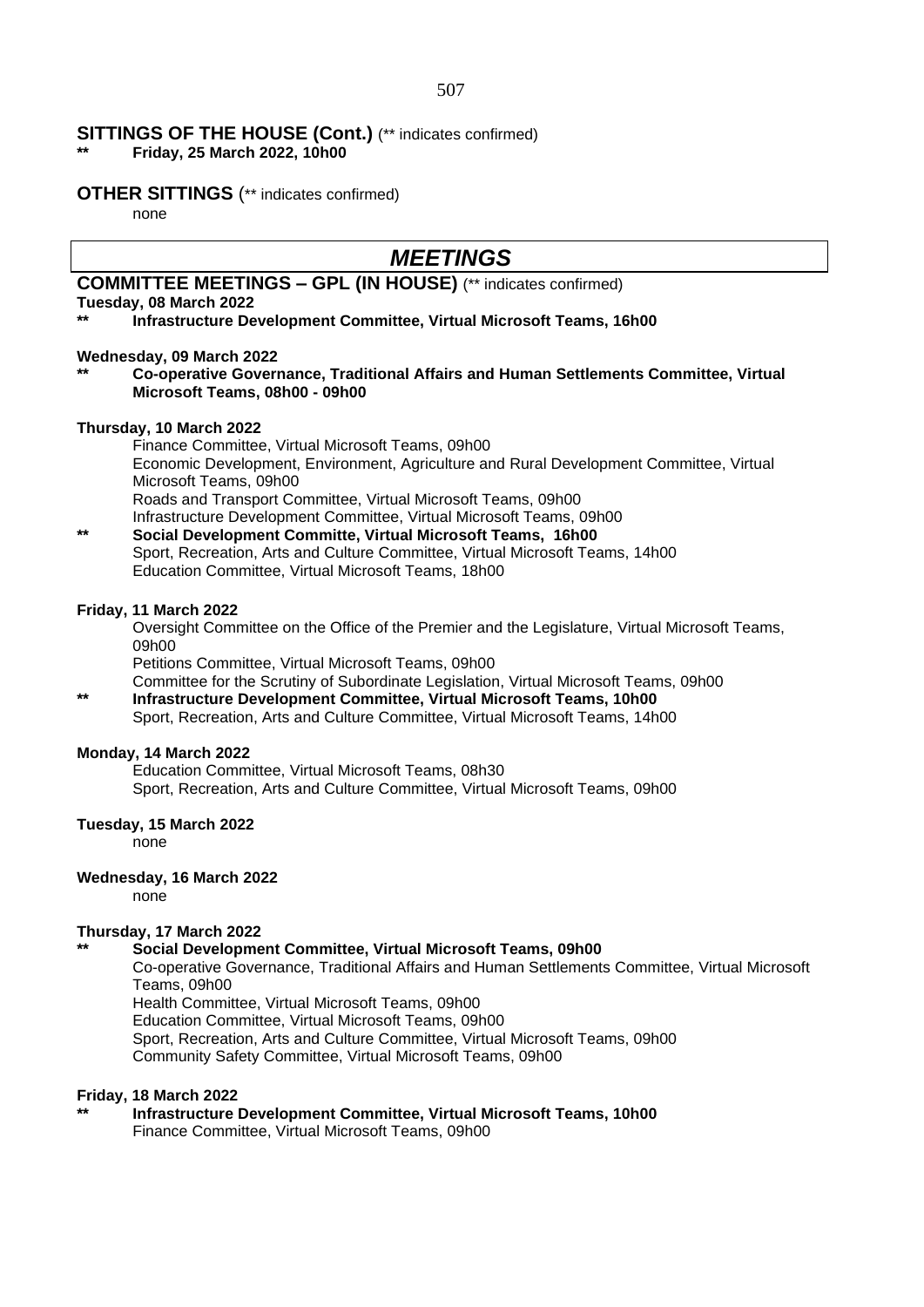### **COMMITTEE MEETINGS – GPL (IN HOUSE) (Cont.)** (\*\* indicates confirmed)

#### **Friday, 18 March 2022**

Economic Development, Environment, Agriculture and Rural Development Committee, Virtual Microsoft Teams, 09h00

Roads and Transport Committee, Virtual Microsoft Teams, 09h00

#### **Tuesday, 22 March 2022**

none

#### **Wednesday, 23 March 2022**

none

#### **Thursday, 24 March 2022**

none

#### **Friday, 25 March 2022**

none

**COMMITTEE MEETINGS – GPL (OUTSIDE THE LEGISLATURE)** (\*\* indicates confirmed) **Thursday, 10 March 2022**

- **\*\* Roads and Transport Committee, Committee Meetings, Vereeniging Civic Centre Community Hall, Cnr. Beaconsfield and Leslie Street/Avenue, Vereeniging, 10h00 – 16h30**
- **\*\* Economic Development, Environment, Agriculture and Rural Development Committee, Committee Meeting, Thaba ya Batswana, 09h00.**

### **OTHER COMMITTEE MEETINGS** (\*\* indicates confirmed)

**Friday, 11 March 2022**

**\*\* Committee on Scrutiny of Subordinate Legislation, Committee Meeting, Krugersdorp License Department, Cnr. Carter and Miller street, 09h00am to 12h00pm**

#### **Friday, 11 March 2022**

- **\*\* Committee on Scrutiny of Subordinate Legislation, First Oversight visits, Krugersdorp License Department, Cnr. Carter and Miller Street – 13h00 to 14h00**
- **\*\* Committee on Scrutiny of Subordinate Legislation, Second Oversight at Randfontein License Department, 2 Retief Street, Westergloor (Toekomsrus), Randfontein – 15h00 to 16h00**

#### **PUBLIC HEARINGS** (\*\* indicates confirmed)

none

#### **SPECIAL COMMITTEE MEETINGS**

none

## **OUT OF PROVINCE COMMITTEE VISITS**

none

## **COMMITTEE STUDY TOURS**

none

## **OTHER OFFICIAL MEETINGS**

none